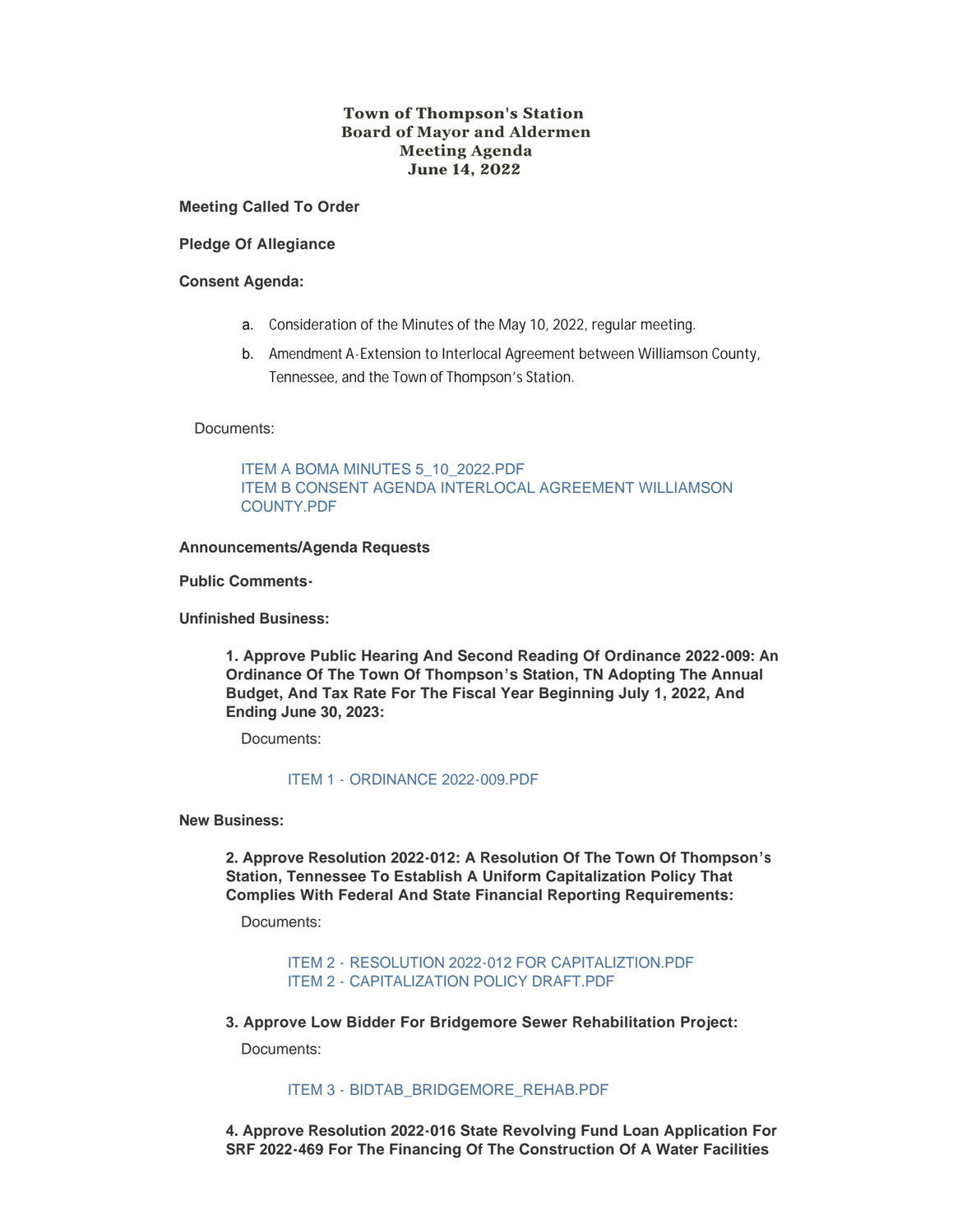**Project, Including Authorizing The Execution Of Application, Contractual Agreements, And Other Necessary Documents, And Making Certain Representations, Certifications, And Pledges Of Certain Revenue In Connection With Such Financing:**

Documents:

ITEM 4 - BUDGET RE-BUDGET [X02SRFREBUDGFRMMULTCONTRACTS1-1\\_MTJ.PDF](https://www.thompsons-station.com/AgendaCenter/ViewFile/Item/3858?fileID=16441) ITEM 4 - [TITLE VI PRE-AUDIT SURVEY FINAL.PDF](https://www.thompsons-station.com/AgendaCenter/ViewFile/Item/3858?fileID=16431) ITEM 4 - [APPLICATION SRF 469 FINAL\\_RS.PDF](https://www.thompsons-station.com/AgendaCenter/ViewFile/Item/3858?fileID=16432)

**5. Approve Resolution 2022-017 For State Revolving Fund Loan Application SRF 2022-470 Authorizing And Providing For The Financing Of The Construction Of A Water Facilities Project, Including Authorizing The Execution Of Application Contractual Agreements, And Other Necessary Documents, And Making Certain Representations, Certifications, And Pledges Of Certain Revenue In Connection With Such Financing:**

Documents:

ITEM 5 - BUDGET RE-BUDGET [X02SRFREBUDGFRMMULTCONTRACTS1-1\\_MTJ.PDF](https://www.thompsons-station.com/AgendaCenter/ViewFile/Item/3859?fileID=16442) ITEM 5 - [TITLE VI PRE-AUDIT SURVEY FINAL.PDF](https://www.thompsons-station.com/AgendaCenter/ViewFile/Item/3859?fileID=16434) ITEM 5 - [APPLICATION SRF 2022 470 FINAL\\_RS.PDF](https://www.thompsons-station.com/AgendaCenter/ViewFile/Item/3859?fileID=16435)

**6. Approve Resolution 2022-019 A Resolution Of The Town Of Thompson's Station, Tennessee Approving And Adopting The Policy Of Nondiscrimination Under Title VI, A Limited English Proficiency Plan Under Title VI, And Procedures For Review Of Title VI Complaints:**

Documents:

[ITEM 6 - RESOLUTION 2022-019 TO ADOPT TITLE VI REQUIREMENTS](https://www.thompsons-station.com/AgendaCenter/ViewFile/Item/3860?fileID=16436)  BY THE TOWN WITH 3 EXHIBITS.PDF

**7. Discussion Of Tollgate Infrastructure/Consideration Of Action Regarding Sureties:**

Documents:

[ITEM 7- STAFF MEMO FOR TOLLGATE INFRASTRUCTURE 6-7-22.PDF](https://www.thompsons-station.com/AgendaCenter/ViewFile/Item/3861?fileID=16437)

**Adjourn**

**Information Only:**

## **A. Financial Report**

Documents:

## [BOMA FINANCE MAY 2022.PDF](https://www.thompsons-station.com/AgendaCenter/ViewFile/Item/3862?fileID=16443)

#### **B. Key Projects Monthly Updates**

- 1. Barge Designs Matthew Johnson
- 2. Kimley-Horn Alisha Eley
- 3. RaganSmith Brandon Baxter